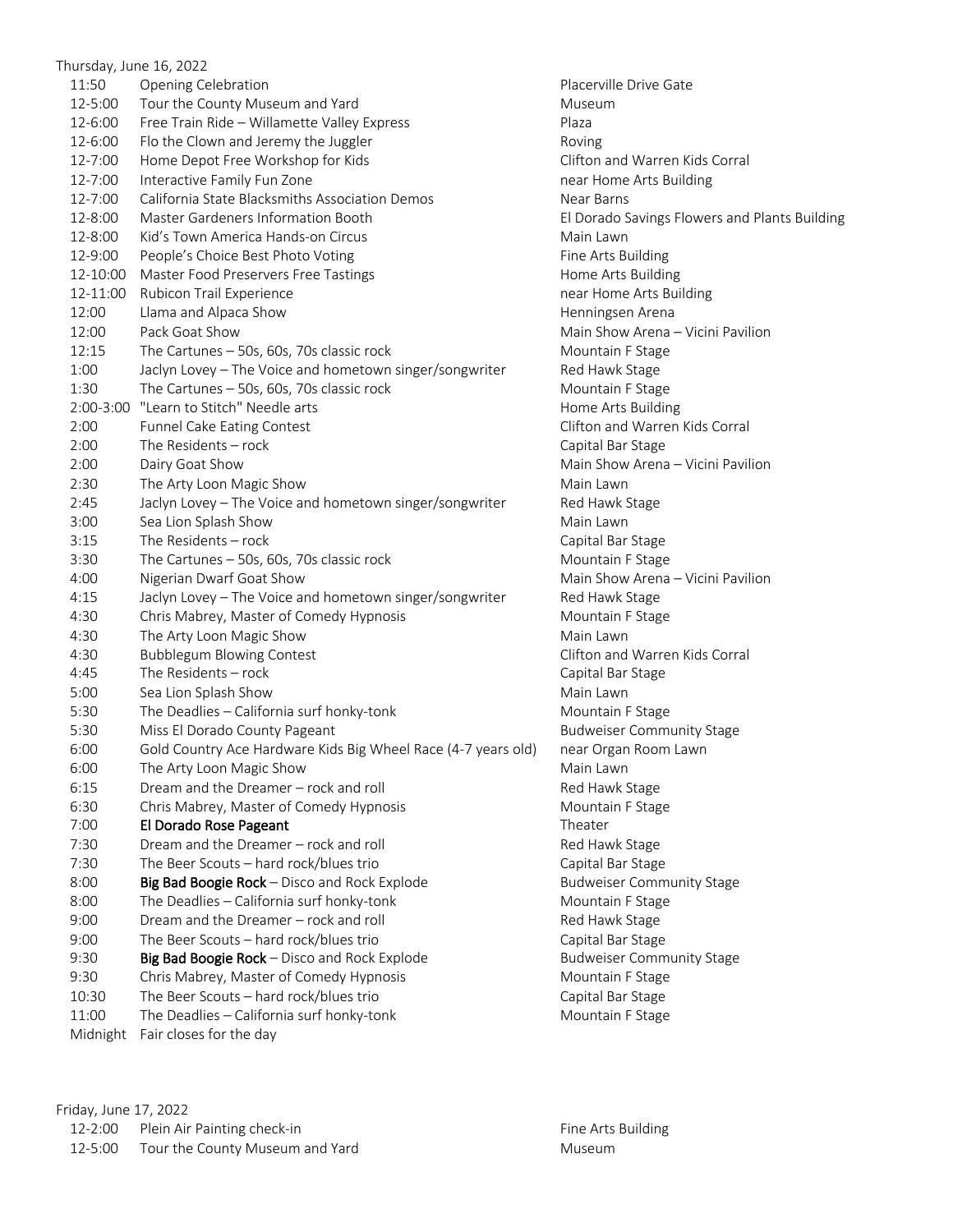12-6:00 Free Train Ride – Willamette Valley Express Plaza 12-6:00 Flo the Clown and Jeremy the Juggler Theorem Roving 12-7:00 Home Depot Free Workshop for Kids Clifton and Warren Kids Corral 12-7:00 Interactive Family Fun Zone near Home Arts Building 12-7:00 California State Blacksmiths Association Demos Near Barns 12-8:00 Kid's Town America Hands-on Circus Main Lawn 12-8:00 Master Gardeners Information Booth El Dorado Savings Flowers and Plants Building 12-9:00 People's Choice Best Photo Voting Fine Arts Building Fine Arts Building 12-10:00 Master Food Preservers Free Tastings Home Arts Building Home Arts Building 12-11:00 Rubicon Trail Experience near Home Arts Building 12:00 Small Animal Master Showmanship Goat Barn Goat Barn 12:15 Thee Olde Country – tribute revue/variety show Mountain F Stage 12:30 Honey of the Heart – folk, soul, roots, world Capital Bar Stage 1:00 The Arty Loon Magic Show Main Lawn 1:00 The Albertson Duo – acoustic covers The Red Hawk Stage 1:00 Funnel Cake Eating Contest Clifton and Warren Kids Corral 1:45 Thee Olde Country – tribute revue/variety show Mountain F Stage 2:00-3:00 "Learn to Stitch" Needle arts Home Arts Building 2:00 Honey of the Heart – folk, soul, roots, world Capital Bar Stage 2:00 Not So Newlywed Game Show – Sign up *to the right of the stage* Theater 2:00 Livestock Judging Contest **Main Show Arena – Vicini Pavilion** Arena – Vicini Pavilion 2:30 The Albertson Duo – acoustic covers The Red Hawk Stage 2:30 The Arty Loon Magic Show Main Lawn 3:00 Sea Lion Splash Show Main Lawn 3:15 Honey of the Heart – folk, soul, roots, world Capital Bar Stage 3:15 Thee Olde Country – tribute revue/variety show Mountain F Stage 4:00 Pee Wee Rodeo — Stick Horse Barrel Racing, Boot Scramble, Hay Bucking Contest Main Show Arena – Vicini Pavilion 4:00 The Albertson Duo – acoustic covers The Red Hawk Stage 4:00 Best Friend Challenge Game Show – Sign up *to the right of the stage* Theater 4:30 Chris Mabrey, Master of Comedy Hypnosis Mountain F Stage 4:30 Bubblegum Blowing Contest Clifton and Warren Kids Corral 4:40 New Man's Karate **Budweiser Community Stage** 5:00 Sea Lion Splash Show Main Lawn 6:00 Gold Country Ace Hardware Kids Big Wheel Race (4-7 years old) near Organ Room Lawn 6:00 The Arty Loon Magic Show Main Lawn 6:00 Plein Air Painting Judging (return with your painting prior to 6pm) Fine Arts Building 6:00 Not So Newlywed Game Show – Sign up *to the right of the stage* Theater 6:00 Hipper than Hip – funk, soul, rock and R&B Mountain F Stage 7:00 The James Hefner Solo Trio – acoustic hits Capital Bar Stage 7:00 Chris Mabrey, Master of Comedy Hypnosis Mountain F Stage 7:00 Bad Miller, Music of Bad Company & Steve Miller Budweiser Community Stage 7:30 Austin Mo Xperience – blues/rock guitar Red Hawk Stage Red Hawk Stage 8:00 The James Hefner Solo Trio – acoustic hits Capital Bar Stage 8:15 Hipper than Hip – funk, soul, rock and R&B Mountain F Stage 9:00 Bad Miller, Music of Bad Company & Steve Miller Budweiser Community Stage 9:00 Austin Mo Xperience – blues/rock guitar Red Hawk Stage Red Hawk Stage 9:30 The James Hefner Solo Trio – acoustic hits Capital Bar Stage 9:30 Hipper than Hip – funk, soul, rock and R&B Mountain F Stage 10:30 Chris Mabrey, Master of Comedy Hypnosis Mountain F Stage 10:30 Austin Mo Xperience – blues/rock guitar Red Hawk Stage Red Hawk Stage Midnight Fair closes for the day Saturday, June 18, 2022 10-6:00 Jeremy the Juggler and Flo the Clown **Example 2018** Roving

10-7:00 Home Depot Free Workshop for Kids Clifton and Warren Kids Corral 10-7:00 Interactive Family Fun Zone near Home Arts Building 10-7:00 California State Blacksmiths Association Demos Near Barns 10-8:00 Kid's Town America Hands-on Circus Main Lawn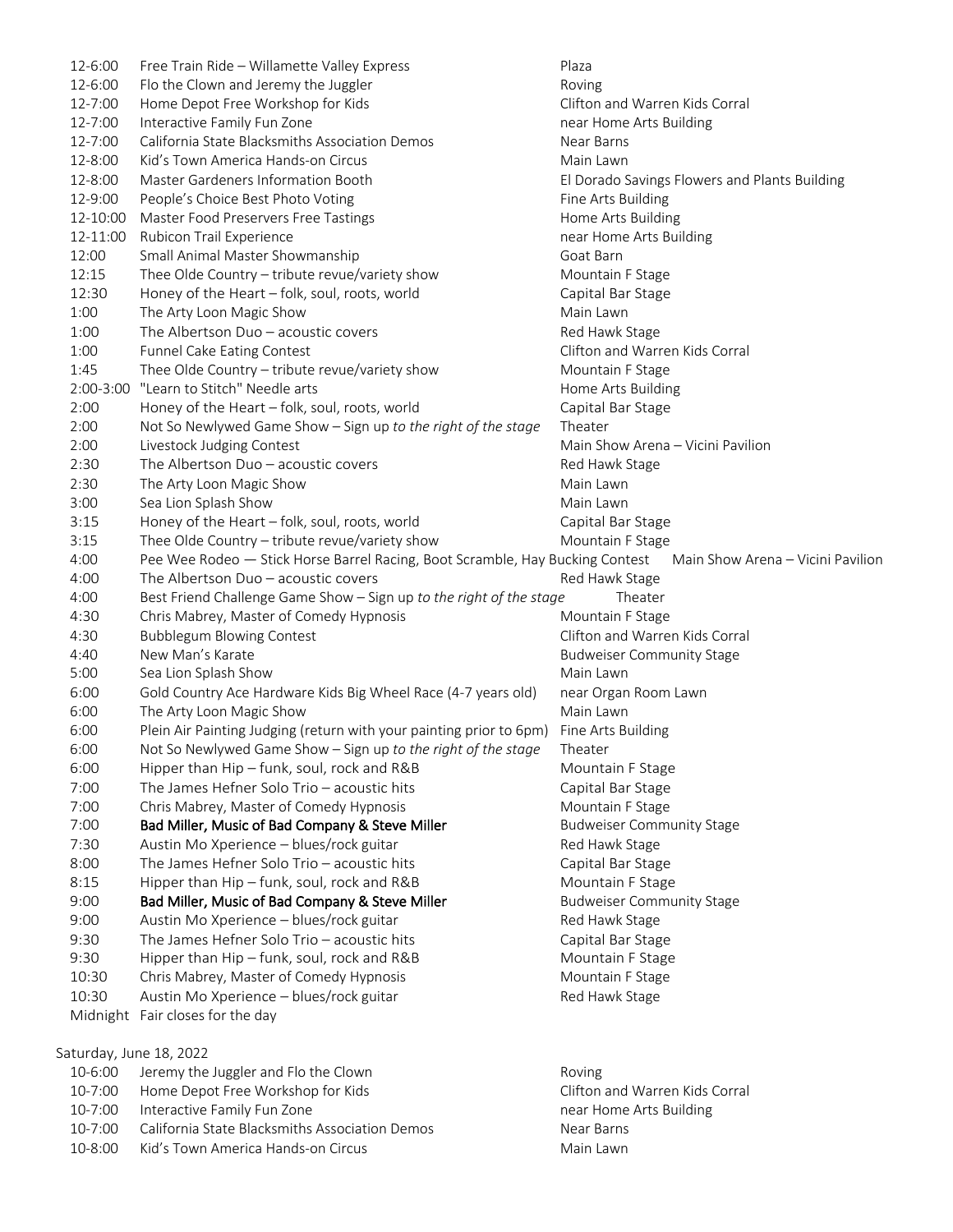| 10-8:00   | Master Gardeners Information Booth                                 | El Dorado Savings Flowers and Plants Building |  |  |
|-----------|--------------------------------------------------------------------|-----------------------------------------------|--|--|
| 10-9:00   | People's Choice Best Photo Voting                                  | Fine Arts Building                            |  |  |
| 10-10:00  | Master Food Preservers Free Tastings                               | Home Arts Building                            |  |  |
| 10-11:00  | Rubicon Trail Experience                                           | near Home Arts Building                       |  |  |
| 10:00     | Junior Livestock Auction                                           | Main Show Arena - Vicini Pavilion             |  |  |
| 10:15     | East Side Funk - 8-piece ensemble: jazz, funk, Latin and R&B       | Capital Bar Stage                             |  |  |
| 10:30     | El Dorado Dance Academy                                            | <b>Budweiser Community Stage</b>              |  |  |
| 10:45     | Michelle Lambert - Indie/Pop                                       | Red Hawk Stage                                |  |  |
| 10:45     | The Dream Team Drill Team                                          | Henningsen Arena                              |  |  |
| 11:30     | Sea Lion Splash Show                                               | Main Lawn                                     |  |  |
| 11:30     | Blind Lemon Peel All Stars - New Orleans blues funk                | Mountain F Stage                              |  |  |
| 11:45     | East Side Funk - 8-piece ensemble: jazz, funk, Latin and R&B       | Capital Bar Stage                             |  |  |
| 12-5:00   | Tour the County Museum and Yard                                    | Museum                                        |  |  |
| 12-6:00   | Free Train Ride - Willamette Valley Express                        | Plaza                                         |  |  |
| 12:00     | Painted Ladies Rodeo Performers                                    | Henningsen Arena                              |  |  |
| 12:00     | Vahana & the Jewels of the North - belly dance group               | <b>Budweiser Community Stage</b>              |  |  |
| 12:15     | Michelle Lambert - Indie/Pop                                       | Red Hawk Stage                                |  |  |
| 1:00      | Blind Lemon Peel All Stars - New Orleans blues funk                | Mountain F Stage                              |  |  |
| 1:00      | Painted Ladies Rodeo Performers                                    | Henningsen Arena                              |  |  |
| 1:00      | Funnel Cake Eating Contest                                         | Clifton and Warren Kids Corral                |  |  |
| 1:30      | East Side Funk - 8-piece ensemble: jazz, funk, Latin and R&B       | Capital Bar Stage                             |  |  |
| 1:30      | Impulse Dance Academy                                              | <b>Budweiser Community Stage</b>              |  |  |
| 1:30      | Michelle Lambert - Indie/Pop                                       | Red Hawk Stage                                |  |  |
| 2:00-3:00 | "Learn to Stitch" Needle arts                                      | Home Arts Building                            |  |  |
| 2:00      | Painted Ladies Rodeo Performers                                    | Henningsen Arena                              |  |  |
|           |                                                                    | Theater                                       |  |  |
| 2:00      | Not So Newlywed Game Show - Sign up to the right of the stage      |                                               |  |  |
| 2:30      | The Arty Loon Magic Show                                           | Main Lawn                                     |  |  |
| 2:30      | Blind Lemon Peel All Stars - New Orleans blues funk                | Mountain F Stage                              |  |  |
| 3:00      | Sea Lion Splash Show                                               | Main Lawn                                     |  |  |
| 3:00      | The Dream Team Drill Team                                          | Henningsen Arena                              |  |  |
| 3:15      | Kerosene Kings - rock, outlaw blues, and country rock              | Capital Bar Stage                             |  |  |
| 3:30      | Fabulous Liars - Classic Rock Rarely Heard                         | Red Hawk Stage                                |  |  |
| 3:30      | Jammin' Dance Fitness                                              | <b>Budweiser Community Stage</b>              |  |  |
| 4:00      | Chris Mabrey, Master of Comedy Hypnosis                            | Mountain F Stage                              |  |  |
| 4:00      | The Arty Loon Magic Show                                           | Main Lawn                                     |  |  |
| 4:00      | Father Knows Best Game Show - Sign up to the right of the stage    | Theater                                       |  |  |
| 4:30      | <b>Bubblegum Blowing Contest</b>                                   | Clifton and Warren Kids Corral                |  |  |
| 4:30      | Kerosene Kings - rock, outlaw blues, and country rock              | Capital Bar Stage                             |  |  |
| 4:45      | Fabulous Liars - Classic Rock Rarely Heard                         | Red Hawk Stage                                |  |  |
| 5:00      | John M. Studebaker International Wheelbarrow Races                 | Grandstands                                   |  |  |
| 5:00      | California Country - a blend of new and old country                | <b>Budweiser Community Stage</b>              |  |  |
| 5:30      | South 65 - country/rock                                            | Mountain F Stage                              |  |  |
| 6:00      | Gold Country Ace Hardware Kids Big Wheel Race (4-7 years old)      | near Organ Room Lawn                          |  |  |
| 6:00      | Sea Lion Splash Show                                               | Main Lawn                                     |  |  |
| 6:00      | Best Friend Challenge Game Show- Sign up to the right of the stage | Theater                                       |  |  |
| 6:00      | Hay Buckin' Contests                                               | Henningsen Arena                              |  |  |
| 6:15      | Fabulous Liars - Classic Rock Rarely Heard                         | Red Hawk Stage                                |  |  |
| 6:30      | Kerosene Kings - rock, outlaw blues, and country rock              | Capital Bar Stage                             |  |  |
| 6:30      | California Country - a blend of new and old country                | <b>Budweiser Community Stage</b>              |  |  |
| 7:00      | Chris Mabrey, Master of Comedy Hypnosis                            | Mountain F Stage                              |  |  |
| 7:30      | Halie O'Ryan - Fleetwood Mac Tribute                               | Red Hawk Stage                                |  |  |
| 7:45      | New Man's Karate                                                   | <b>Budweiser Community Stage</b>              |  |  |
| 8:00      | Grupo Ilusion Musical - cumbias, norteñas, corridos & zapateados   | Capital Bar Stage                             |  |  |
| 8:15      | South 65 - country/rock<br>Mountain F Stage                        |                                               |  |  |
|           |                                                                    | Main Lawn                                     |  |  |
| 8:30      | The Arty Loon Magic Show                                           |                                               |  |  |
| 9:00      | Heartless, tribute to Heart                                        | <b>Budweiser Community Stage</b>              |  |  |
| 9:00      | Chris Mabrey, Master of Comedy Hypnosis                            | Mountain F Stage                              |  |  |
| 9:30      | Halie O'Ryan - Fleetwood Mac Tribute                               | Red Hawk Stage                                |  |  |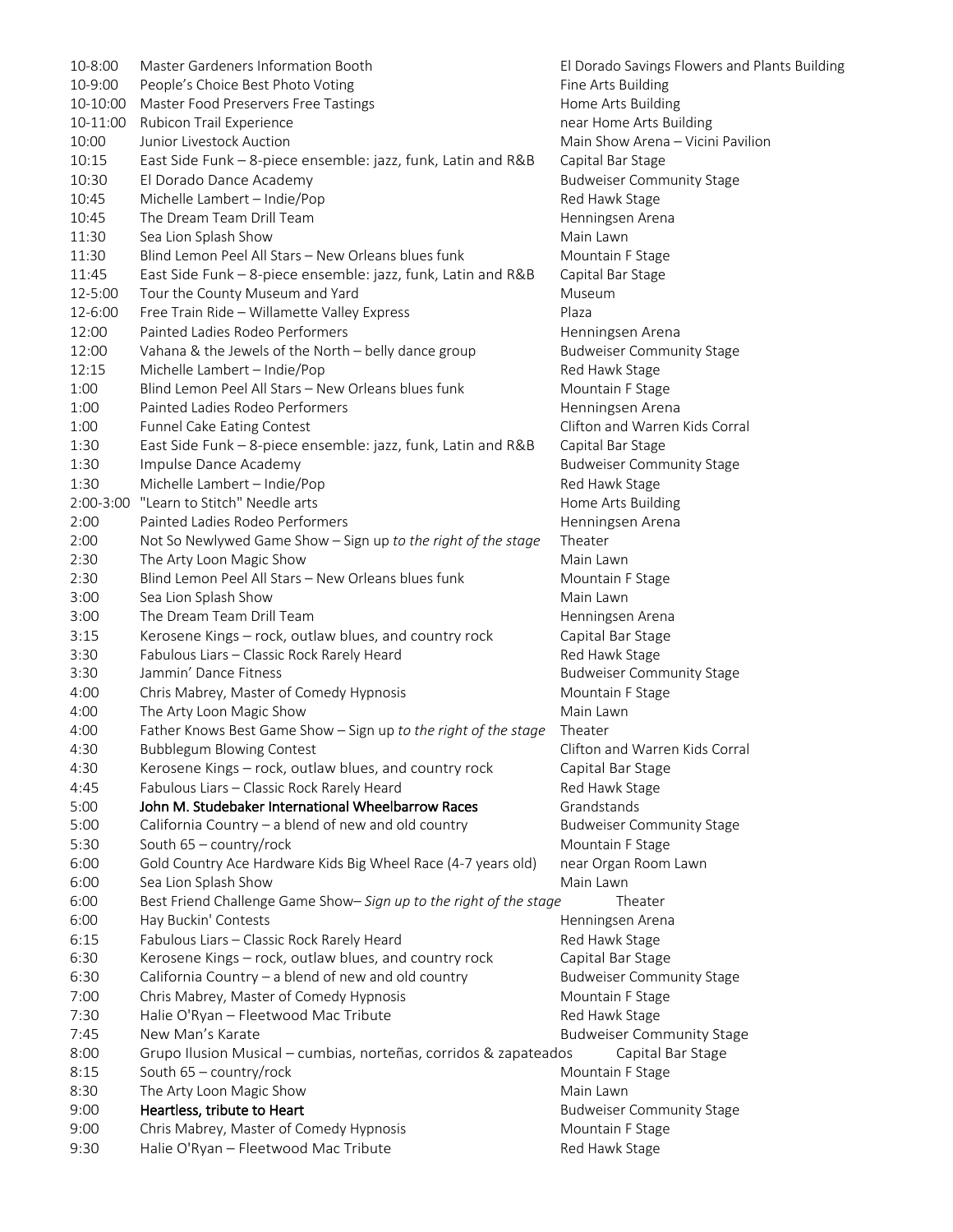10:00 Grupo Ilusion Musical – cumbias, norteñas, corridos & zapateados Capital Bar Stage 10:15 South 65 – country/rock Mountain F Stage 10:30 **Heartless, tribute to Heart Budweiser Community Stage** 11:15 Halie O'Ryan – Fleetwood Mac Tribute **Red Hawk Stage** Red Hawk Stage Midnight Fair closes for the day Sunday, June 19, 2022 9:00 Ranch Horse & Gymkhana Show **Henningsen Arena** 12-5:00 Tour the County Museum and Yard Museum Museum 12-6:00 Free Train Ride – Willamette Valley Express Plaza 12-6:00 Jeremy the Juggler and Flo the Clown 12-7:00 Home Depot Free Workshop for Kids Clifton and Warren Kids Corral 12-7:00 Interactive Family Fun Zone near Home Arts Building 12-7:00 California State Blacksmiths Association Demos Near Barns 12-8:00 Kid's Town America Hands-on Circus Main Lawn 12-8:00 Master Gardeners Information Booth El Dorado Savings Flowers and Plants Building 12-9:00 People's Choice Best Photo Voting Fine Arts Building 12-10:00 Master Food Preservers Free Tastings Home Arts Building 12-10:00 Rubicon Trail Experience **near Home Arts Building** near Home Arts Building 12:00 Frankie Soul & No Control – blues and R&B Mountain F Stage 12:00 Mark Solo Singalong Capital Bar Stage Capital Bar Stage 12:30 Sunday on the Green – community worship service Budweiser Community Stage 12:45 Cynthia Renee and Company – modern country to pop Red Hawk Stage 1:00 Mark Solo Singalong Capital Bar Stage Capital Bar Stage 1:00 Funnel Cake Eating Contest Clifton and Warren Kids Corral 1:30 Frankie Soul & No Control – blues and R&B Mountain F Stage 2:00-3:00 "Learn to Stitch" Needle arts Home Arts Building 2:00 Mark Solo Singalong Capital Bar Stage Capital Bar Stage 2:00 Not So Newlywed Game Show – Sign up *to the right of the stage* Theater 2:00 The Arty Loon Magic Show Main Lawn 2:00 On Stage Productions **Budweiser Community Stage** 2:00 Rubicon Jeep Jamboree Challenge Grandstands Grandstands 2:15 Cynthia Renee and Company – modern country to pop Red Hawk Stage 2:30 Sea Lion Splash Show Main Lawn 3:00 Father's Day Look Alike Contest Budweiser Community Stage 3:00 Frankie Soul & No Control – blues and R&B Mountain F Stage 3:15 Maya Latin Tribute Band – Latin, pop and standards Capital Bar Stage 3:30 The Arty Loon Magic Show Main Lawn 3:45 Cynthia Renee and Company – modern country to pop Red Hawk Stage 4:00 Father Knows Best Game Show – Sign up *to the right of the stage* Theater 4:00 Chris Mabrey, Master of Comedy Hypnosis Mountain F Stage 4:15 Maya Latin Tribute Band – Latin, pop and standards Capital Bar Stage 4:30 Sea Lion Splash Show Main Lawn 5:00 Dyllon Gage – Outlaw/Texas country The Manus Communication Red Hawk Stage 5:00 Bubblegum Blowing Contest Clifton and Warren Kids Corral 5:15 Maya Latin Tribute Band – Latin, pop and standards Capital Bar Stage 5:30 The Arty Loon Magic Show Mannesotal Communist Communist Communist Communist Communist Communist Communist Communist Communist Communist Communist Communist Communist Communist Communist Communist Communist Communist C 5:30 FBI Band – Motown Mountain F Stage 6:00 Gold Country Ace Hardware Kids Big Wheel Race (4-7 years old) near Organ Room Lawn 6:30 Dyllon Gage – Outlaw/Texas country The Manus Country Red Hawk Stage 6:30 Still Rock'n & Friends – Rock, Blues, Jazz, Country, Bluegrass, Pop Capital Bar Stage 6:30 Chris Mabrey, Master of Comedy Hypnosis Mountain F Stage 6:30 Sea Lion Splash Show Main Lawn 7:00 Legends of El Dorado **Budweiser Community Stage** 7:30 FBI Band – Motown Mountain F Stage Mountain F Stage 7:30 Still Rock'n & Friends – Rock, Blues, Jazz, Country, Bluegrass, Pop Capital Bar Stage 8:15 Chris Mabrey, Master of Comedy Hypnosis Mountain F Stage

8:30 Dyllon Gage – Outlaw/Texas country entity and the Red Hawk Stage